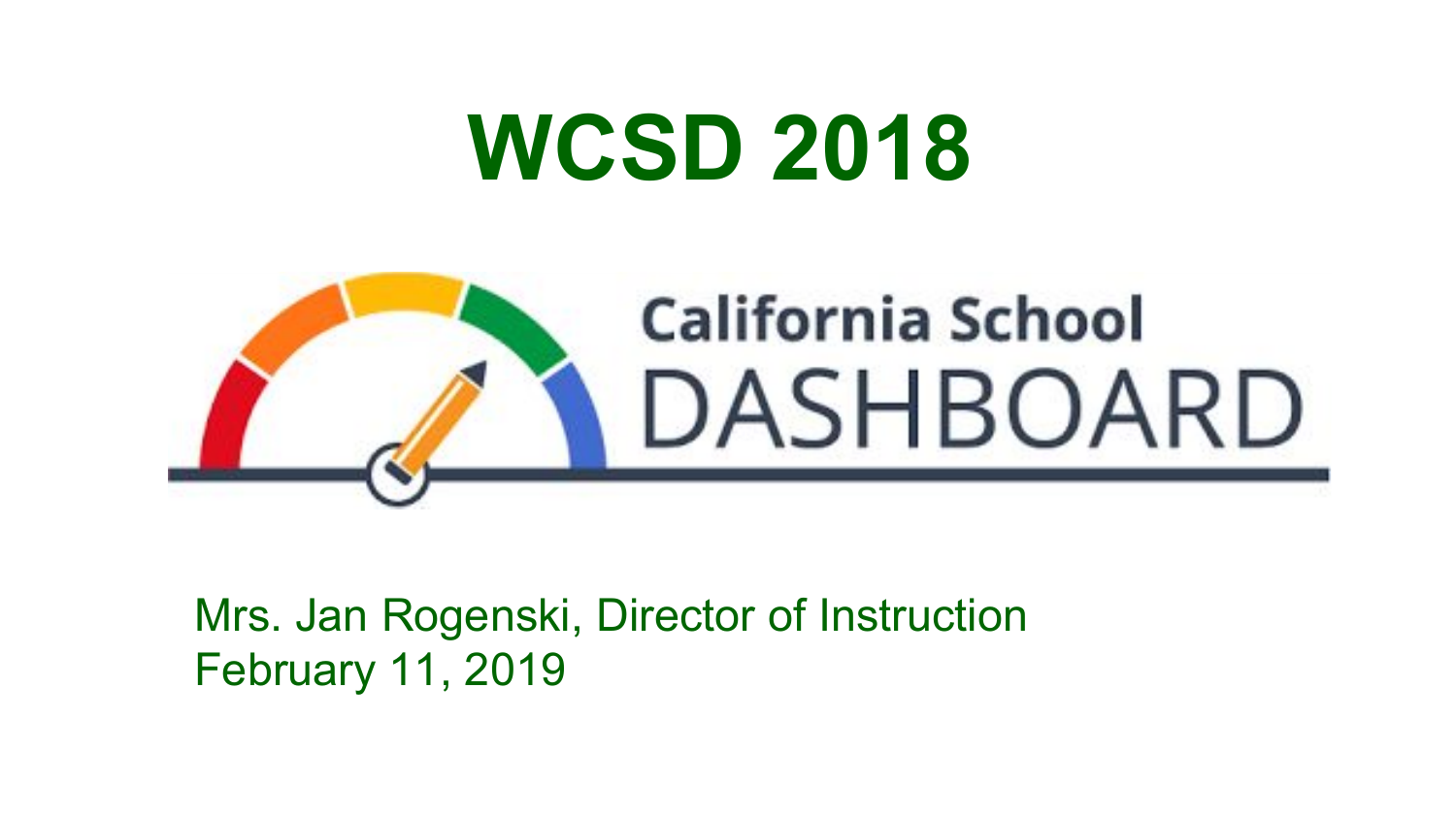# **State Measures**











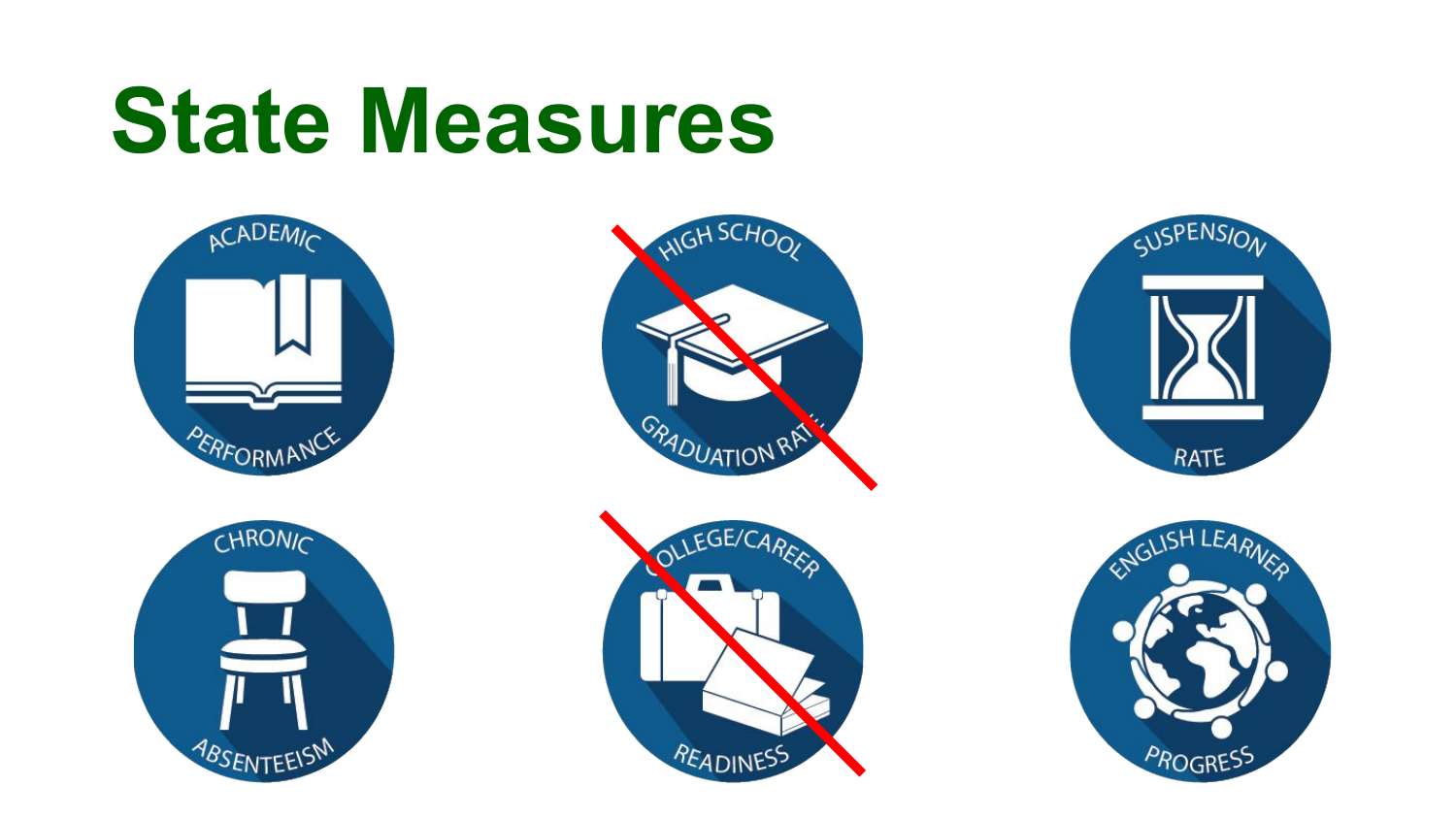### **Determining Performance Colors**

### **Current Year Data**

## **Current Year Data**  *minus* **Prior Year Data**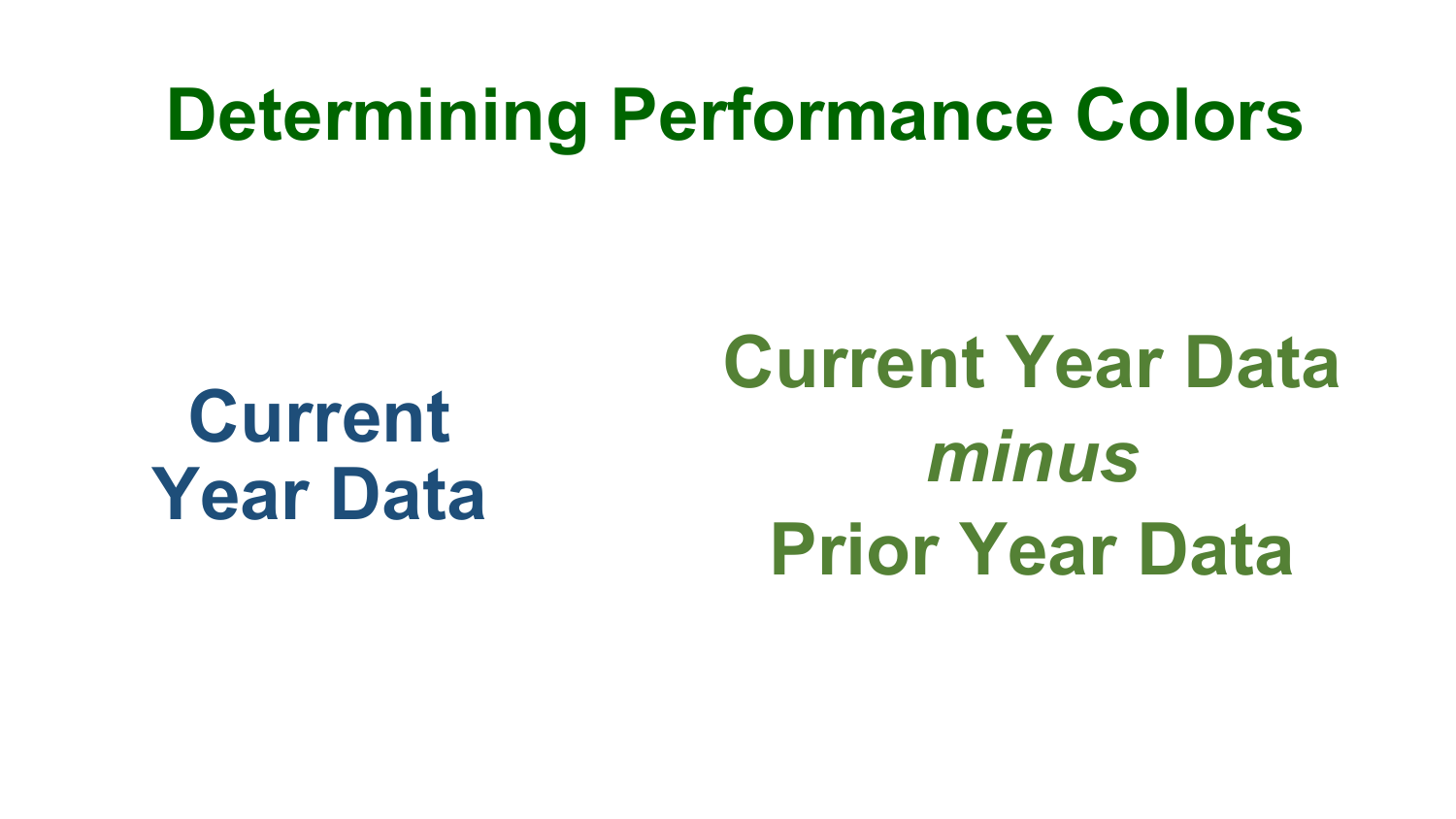#### Academic ELA Grades 3-8 Reference Grid **Fall 2018 Change Declined Declined Increased Maintained Increased** Declined by less than **Significantly** Level **Significantly** By 3 to less than by 3 to 15 3 points or increased by more than 15 points By 15 points or points by less than 3 points 15 points more **Very High Green Blue Blue Blue** Green 45 or more points above **High** Green **Blue** Green Green Green 10 above to less than 45 points above **Status Median** Yellow Green Green Yellow Yellow 5 below to less than 10 points above Low Orange Orange Orange Yellow Yellow More than 5 below to 70 points below **Very Low** Orange Red Red Red Orange More than 70 points below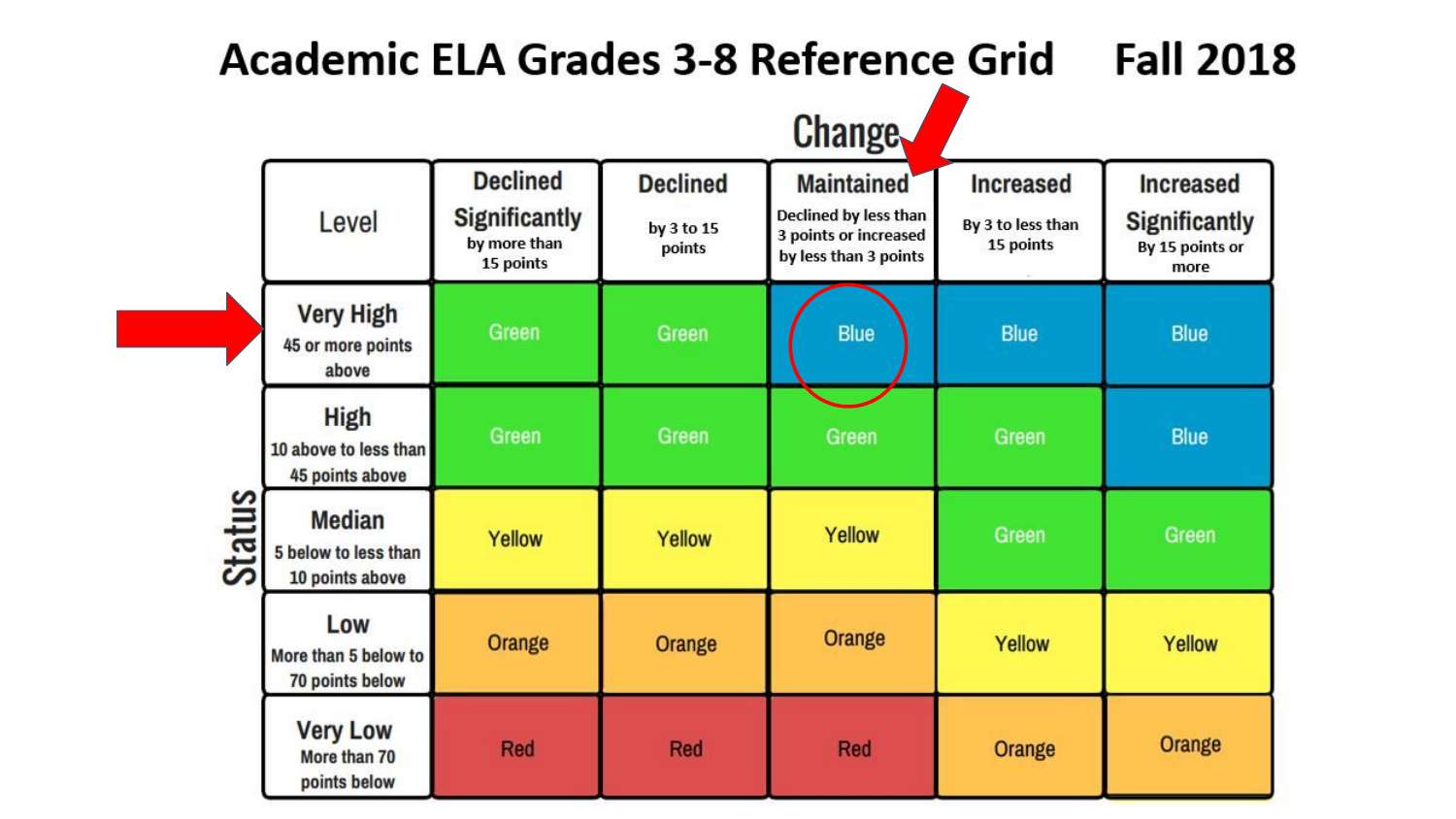### **WCSD Academic ELA**

**Current Year = 47.4 Pts Above Standard**

**Current Year – Prior Year = +2.3**

**Performance Color =** 

Blue (1 subgroup in Yellow, 5 in Green, 3 in Blue)

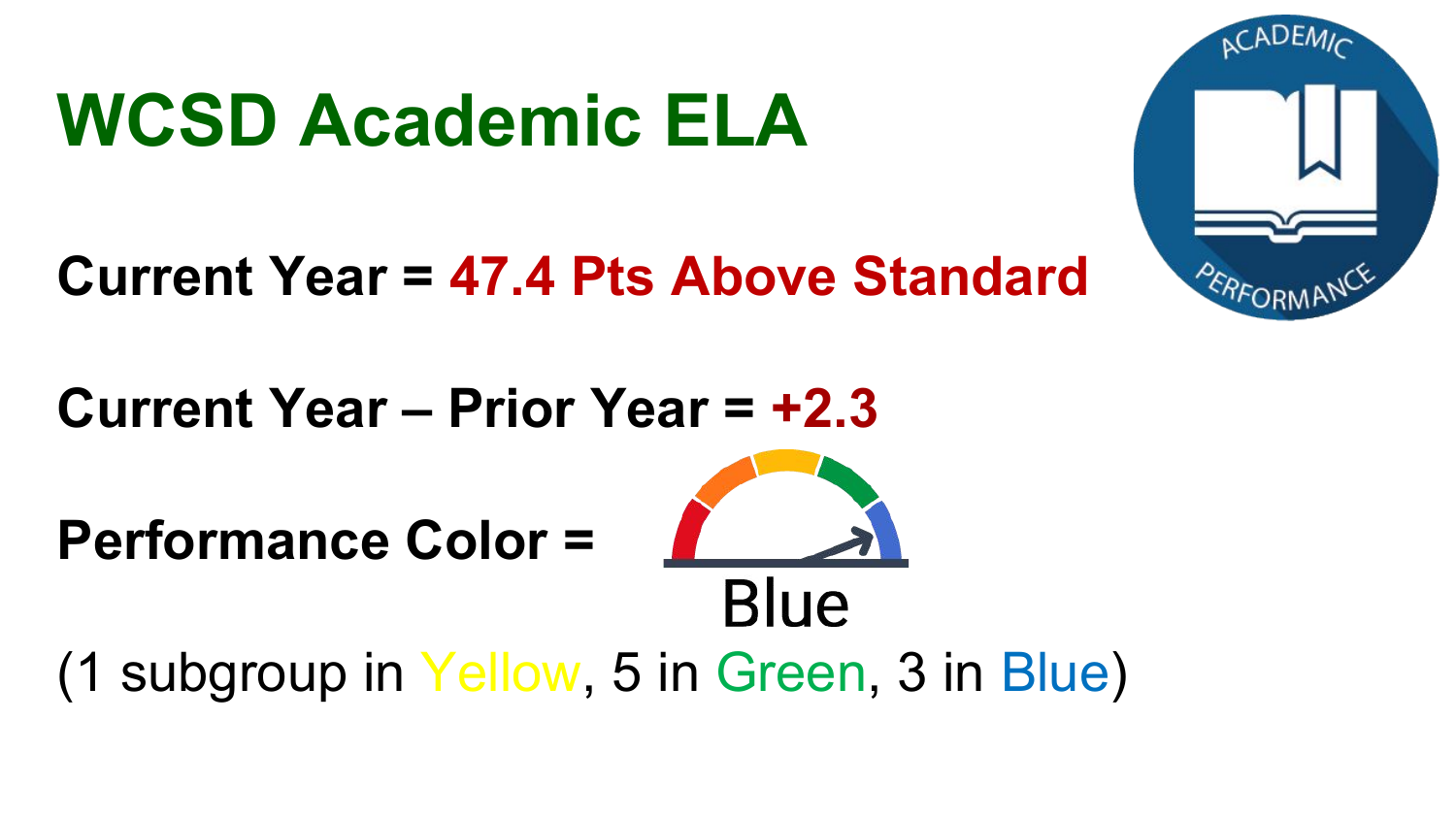### **WCSD – Academic Mathematics**

**Current Year = 39.7 Pts Above Standard**

**Current Year – Prior Year = +5.0**

**Performance Color =** 



(1 subgroup in Yellow, 4 in Green, 4 in Blue)

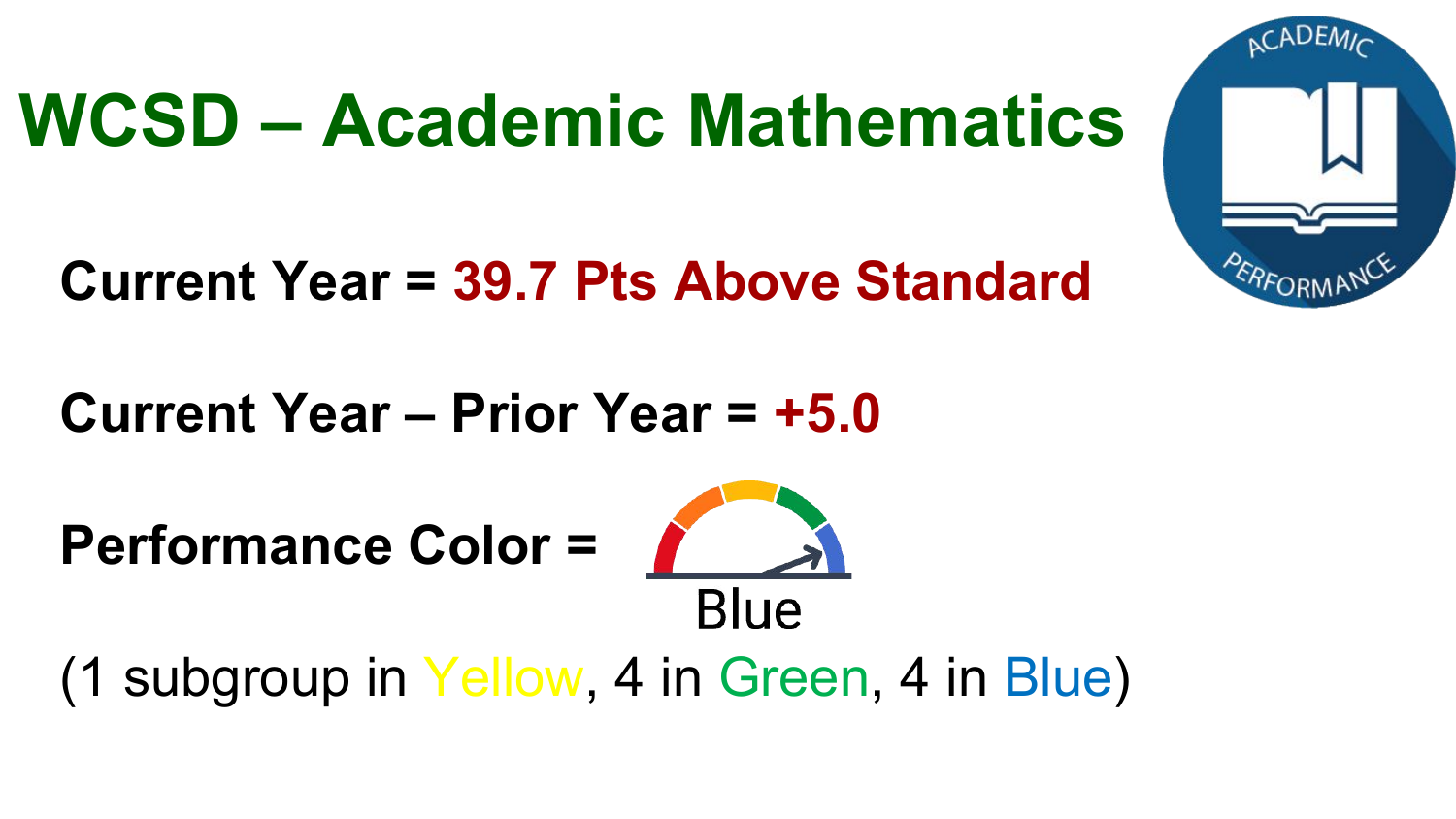### **WCSD – Suspension Rate**



#### **Current Year = 1.0%**

**Current Year – Prior Year = -0.6%**

**Performance Color =**



(1 subgroup in Orange, 1 in Yellow, 5 in Green, 2 in Blue)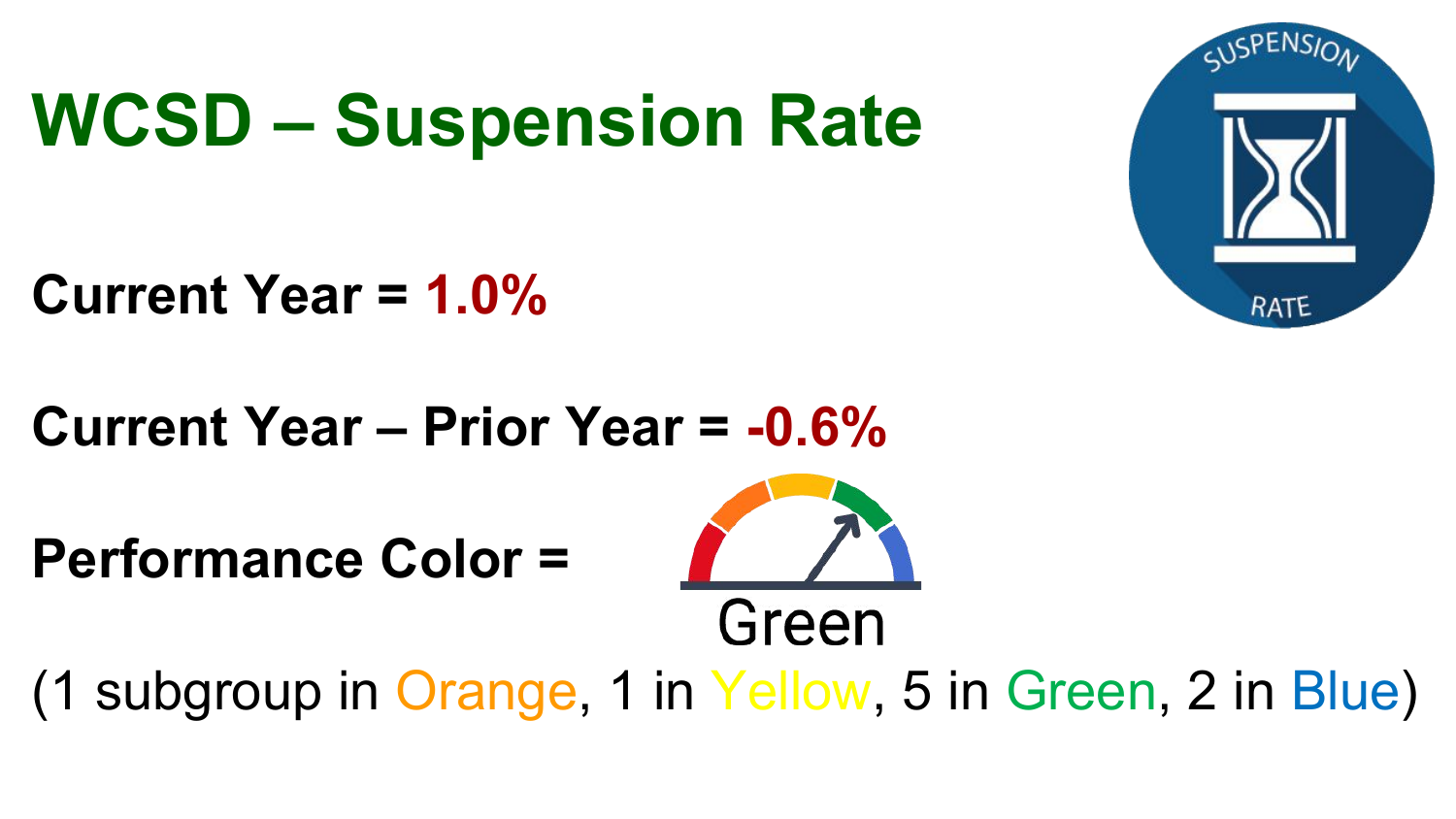### **WCSD – Chronic Absenteeism**



**Current Year = 5.4%**

**Current Year – Prior Year = + 0.5%**

**Performance Color =** 



(1 subgroup in Red, 3 in Orange, 2 in Yellow, 2 in Green, 1 in Blue)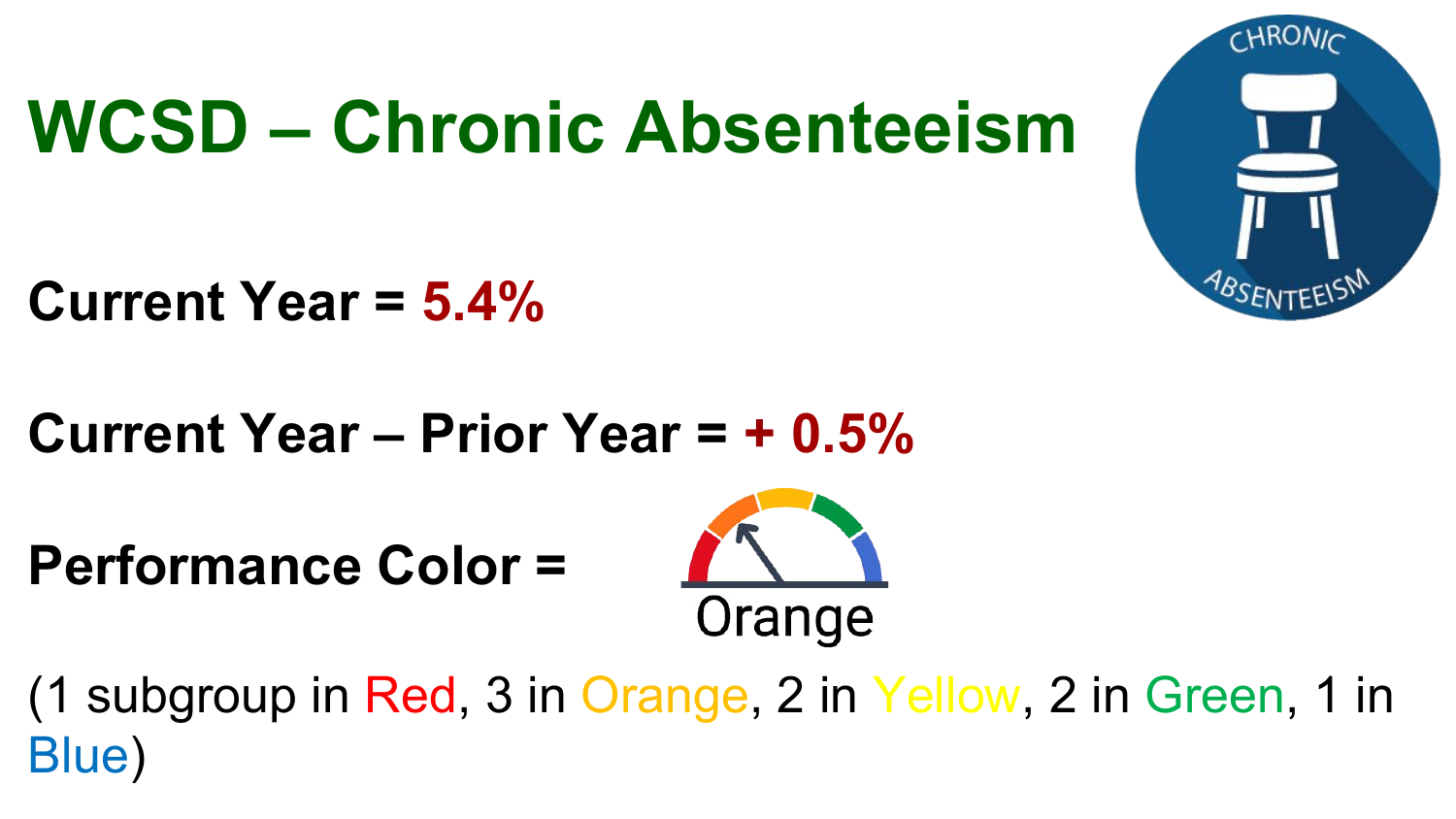### **Our District - Student Group Report**

#### **Student Group Report for 2018**

| <b>Student Group</b>                | <b>Chronic Absenteeism</b> |             |      |      | Suspension Rate Graduation Rate College/Career English Language Arts Mathematics |             |
|-------------------------------------|----------------------------|-------------|------|------|----------------------------------------------------------------------------------|-------------|
| <b>All Students</b>                 | Orange                     | Green       | None | None | <b>Blue</b>                                                                      | <b>Blue</b> |
| <b>English Learners</b>             | Orange                     | <b>Blue</b> | None | None | Green                                                                            | Green       |
| <b>Foster Youth</b>                 | None                       | None        | None | None | None                                                                             | None        |
| Homeless                            | None                       | None        | None | None | None                                                                             | None        |
| Socioeconomically Disadvantaged     | Green                      | Orange      | None | None | Green                                                                            | Green       |
| <b>Students with Disabilities</b>   | Red                        | Yellow      | None | None | Yellow                                                                           | Yellow      |
| African American                    | <b>Blue</b>                | Green       | None | None | Green                                                                            | Green       |
| American Indian or Alaska Native    | None                       | None        | None | None | None                                                                             | None        |
| Asian                               | Yellow                     | <b>Blue</b> | None | None | <b>Blue</b>                                                                      | <b>Blue</b> |
| Filipino                            | Orange                     | Green       | None | None | Green                                                                            | <b>Blue</b> |
| Hispanic                            | Orange                     | Green       | None | None | Green                                                                            | Green       |
| Native Hawaiian or Pacific Islander | None                       | None        | None | None | None                                                                             | None        |
| White                               | Yellow                     | Green       | None | None | <b>Blue</b>                                                                      | <b>Blue</b> |
| Two or More Races                   | Green                      | Green       | None | None | <b>Blue</b>                                                                      | <b>Blue</b> |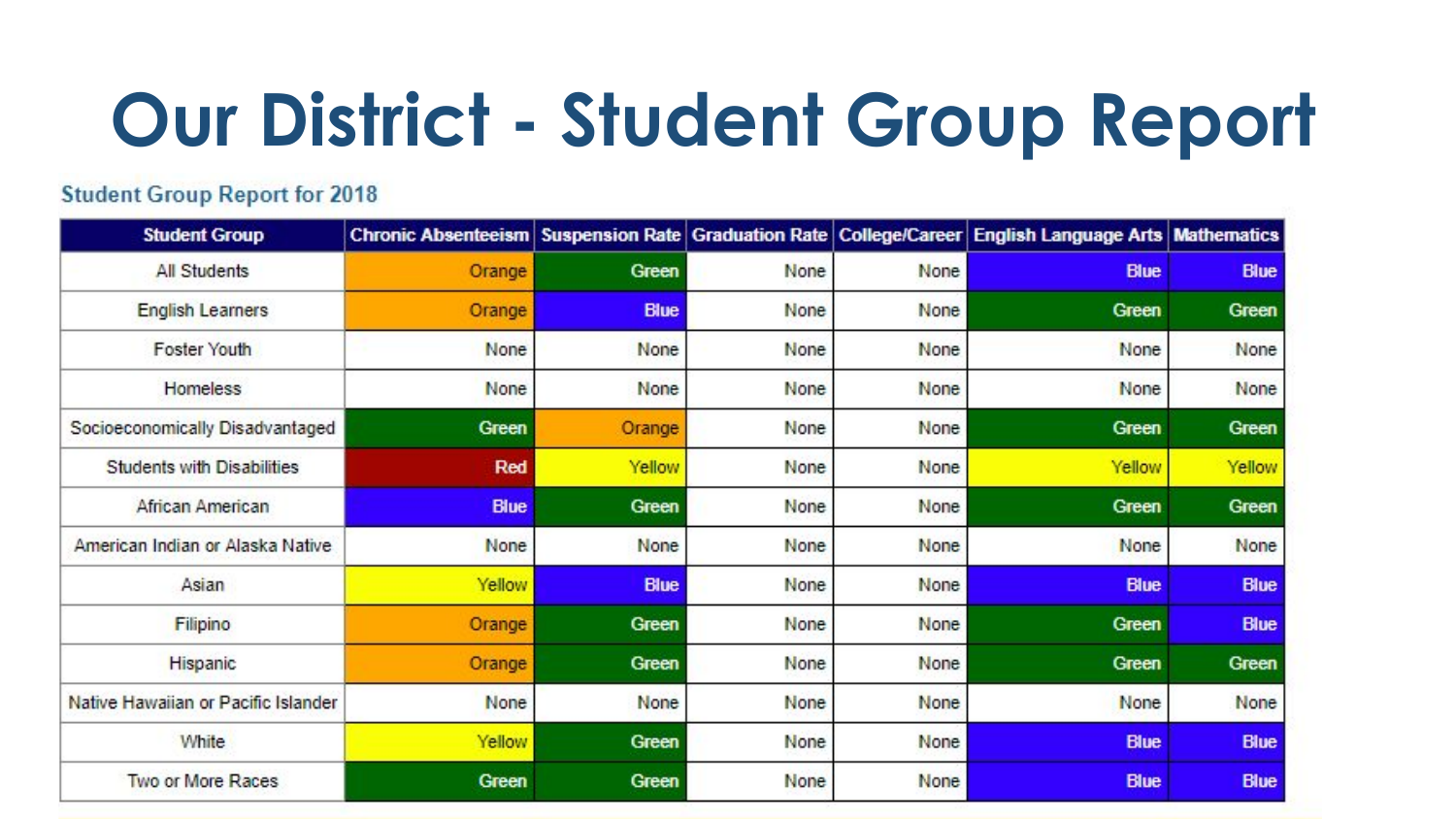# **Greatest Progress**

**ELA** - Overall District - Blue, Very High

- 4 Schools Blue, Very High
- 3 Schools Green, High

### **Mathematics** - Overall District - Blue, Very High

- 6 Schools Blue, Very High
- 1 School Green, High

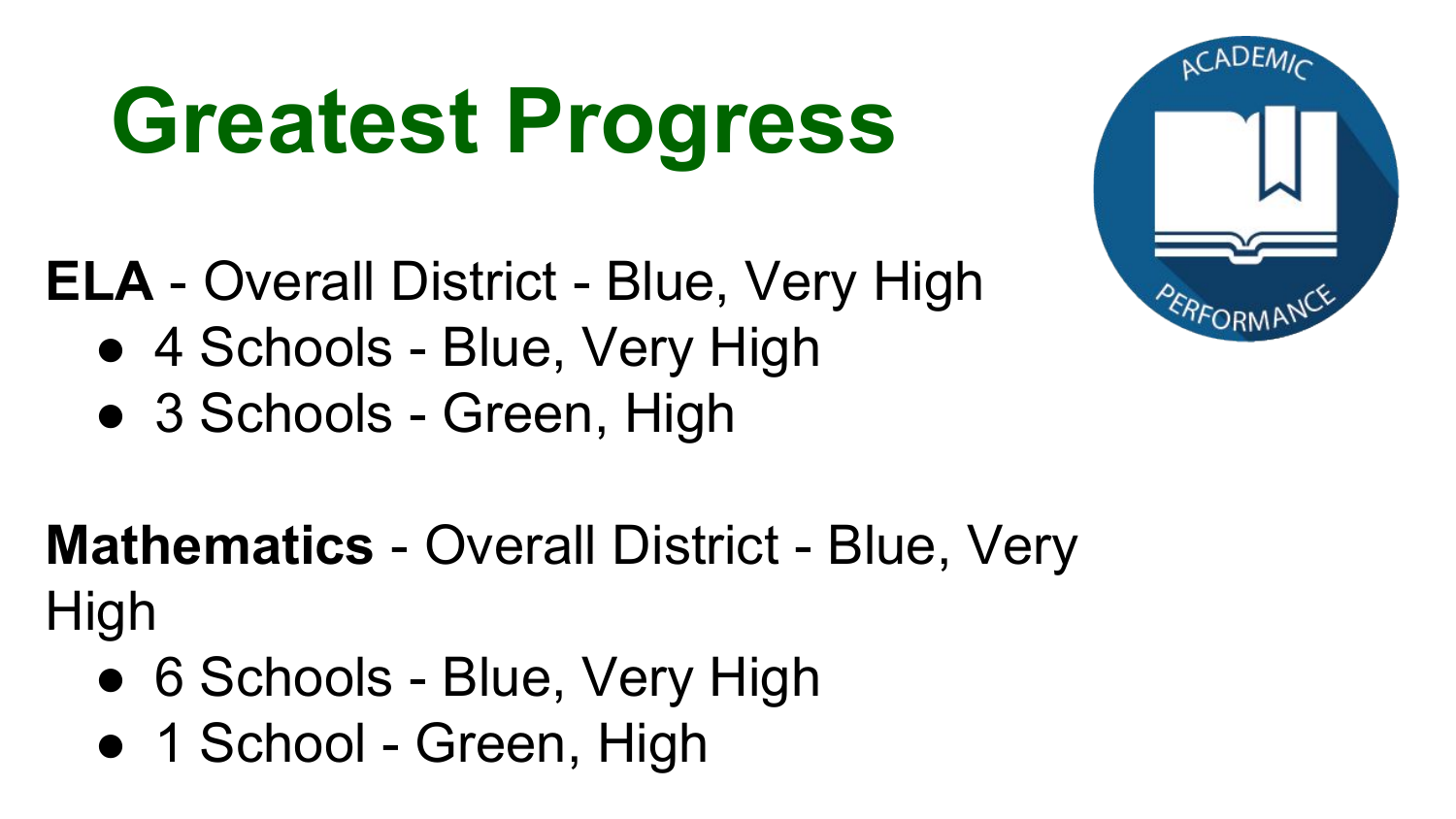# **Greatest Need**

### **Chronic Absenteeism**

Overall District - Orange, Medium

- 2 schools Green
- 3 schools Yellow
- 2 schools Orange

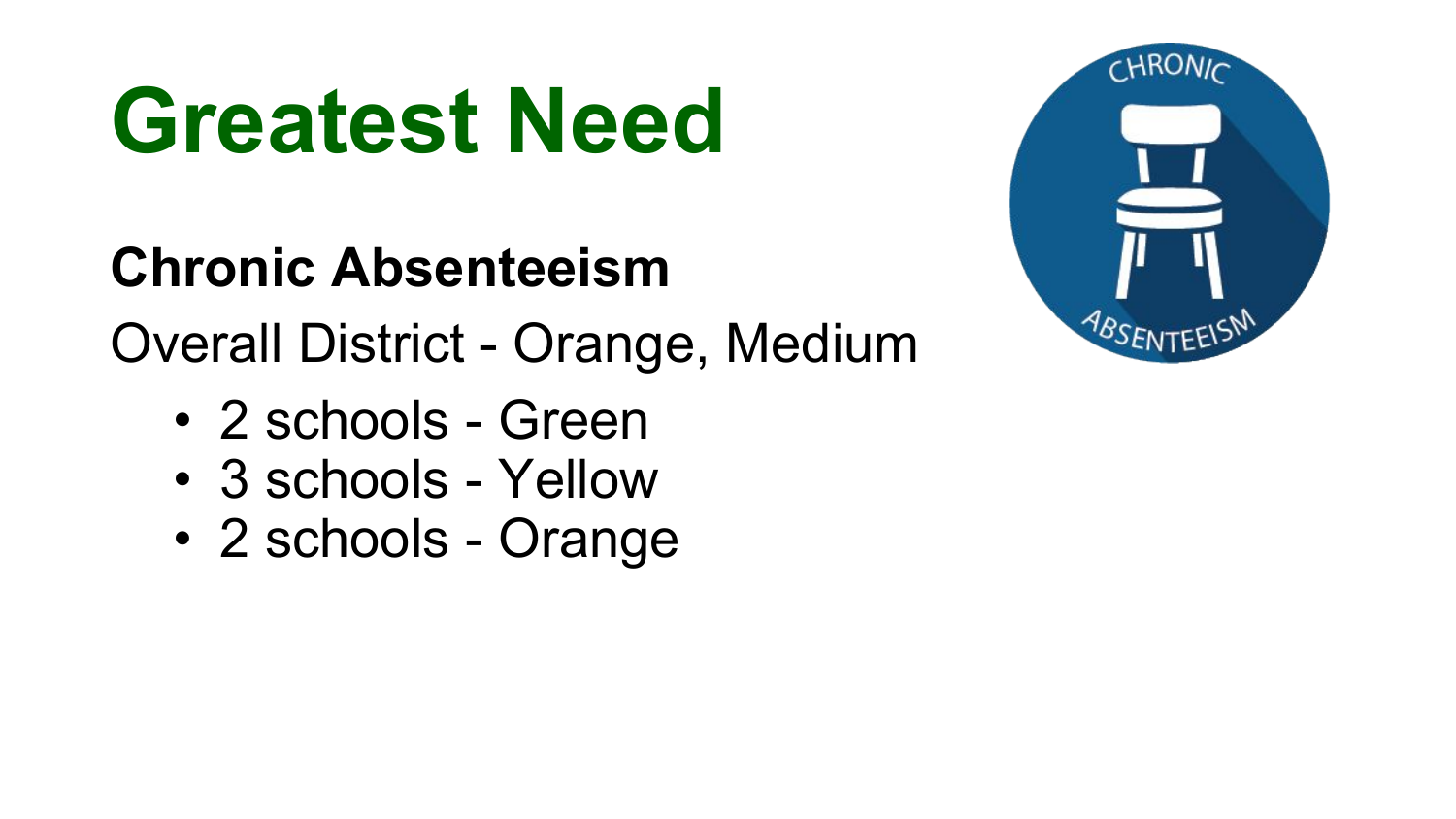# **Performance Gaps**